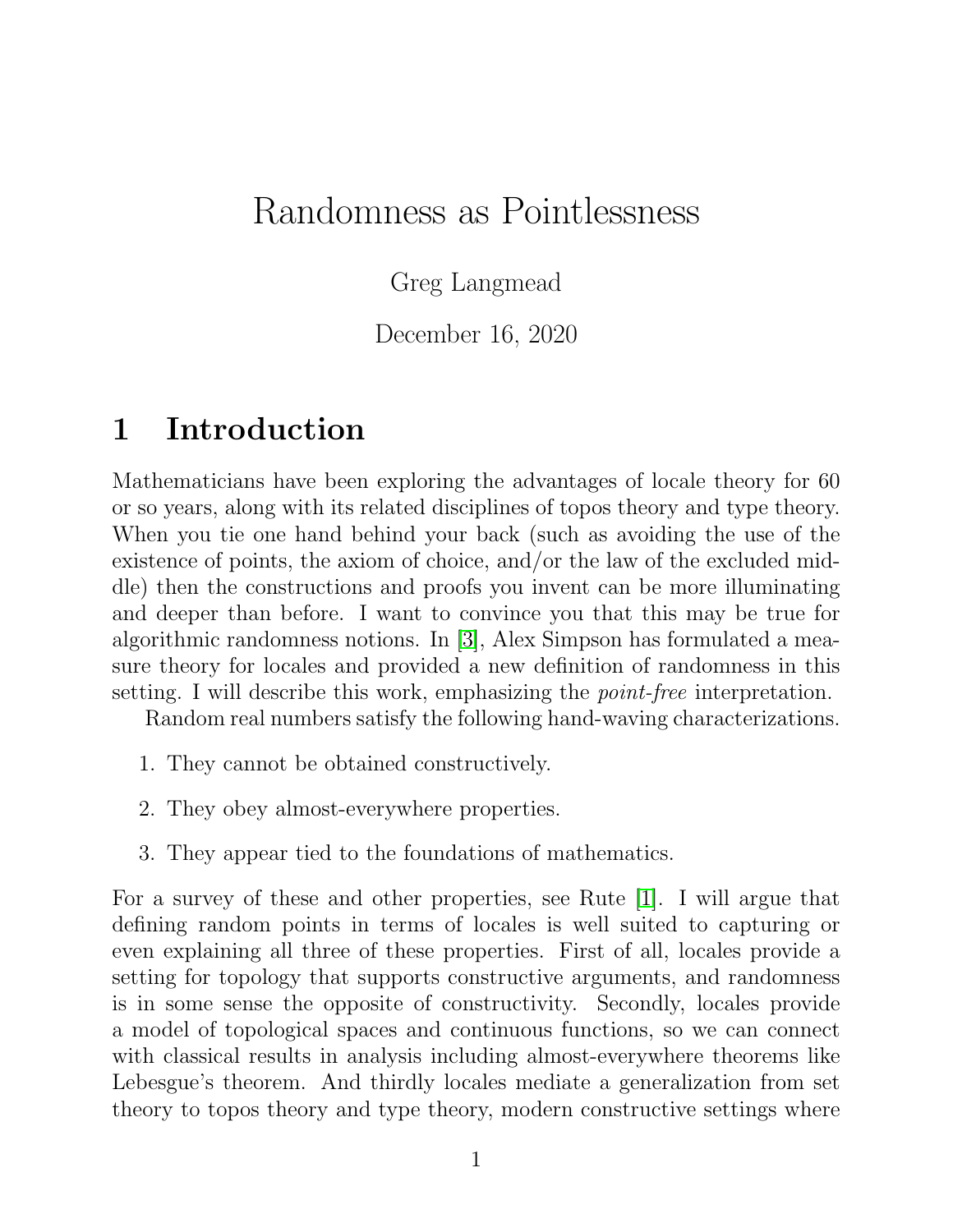mathematical foundations are being explored. Constructions like the effective topos and assemblies capture computability in this general context. It seems inevitable that randomness will find enhanced definitions in these new foundations.

#### 1.1 Randomness vs determinism: a confused debate

In the Stanford Encyclopedia of Philosophy's article on Chance and Randomness [\[2\]](#page-11-2), section 5.2 ("Chaotic Dynamics"), the authors describe an iterated transformation on the unit square, somewhat analogous to repeatedly folding dough. Given a starting point  $(p, q)$ ,  $0 \leq p, q \leq 1$ , define a function

$$
\phi(p,q) = \begin{cases} (2p, q/2), & \text{if } 0 \le p \le \frac{1}{2} \\ (2p - 1, (1 + q)/2), & \text{if } \frac{1}{2} \le p \le 1 \end{cases}
$$

As the authors say, "This corresponds to transforming the unit square to a rectangle twice as wide and half the height, chopping off the right half, and stacking it back on top to fill the unit square again." So, needlessly more violent than folding, but close. If we represent  $p$  and  $q$  in their binary expansion, we have

$$
\phi(0.p_1p_2\ldots, 0.q_1q_2\ldots) = (0.p_2p_3\ldots, 0.p_1q_1q_2\ldots).
$$

In the article this example is intended to convey a paradox. On the one hand, the system is ergodic and behaves like a random process. Points will wander throughout the space without any pattern. But on the other hand the system is deterministic. The bit shift formula shows how it works: this is an engine that uses the next bit of the binary expansion to determine where the point moves next.

The resolution of the paradox, I believe, is to worry more about whether you can get your hands on  $p$  and  $q$  in the first place. Sure, once you have them, the machine behaves deterministically. But you can't have them! They require an infinite amount of information to specify, and to have one is to provide its entire future path through the process. The problem with the paradox is therefore in one of its assumptions. The process is deterministic, but the randomness is in the input data.

Indeed, the most important property of random numbers appears to be their infinite nature, which prevents us from ever having one fully specified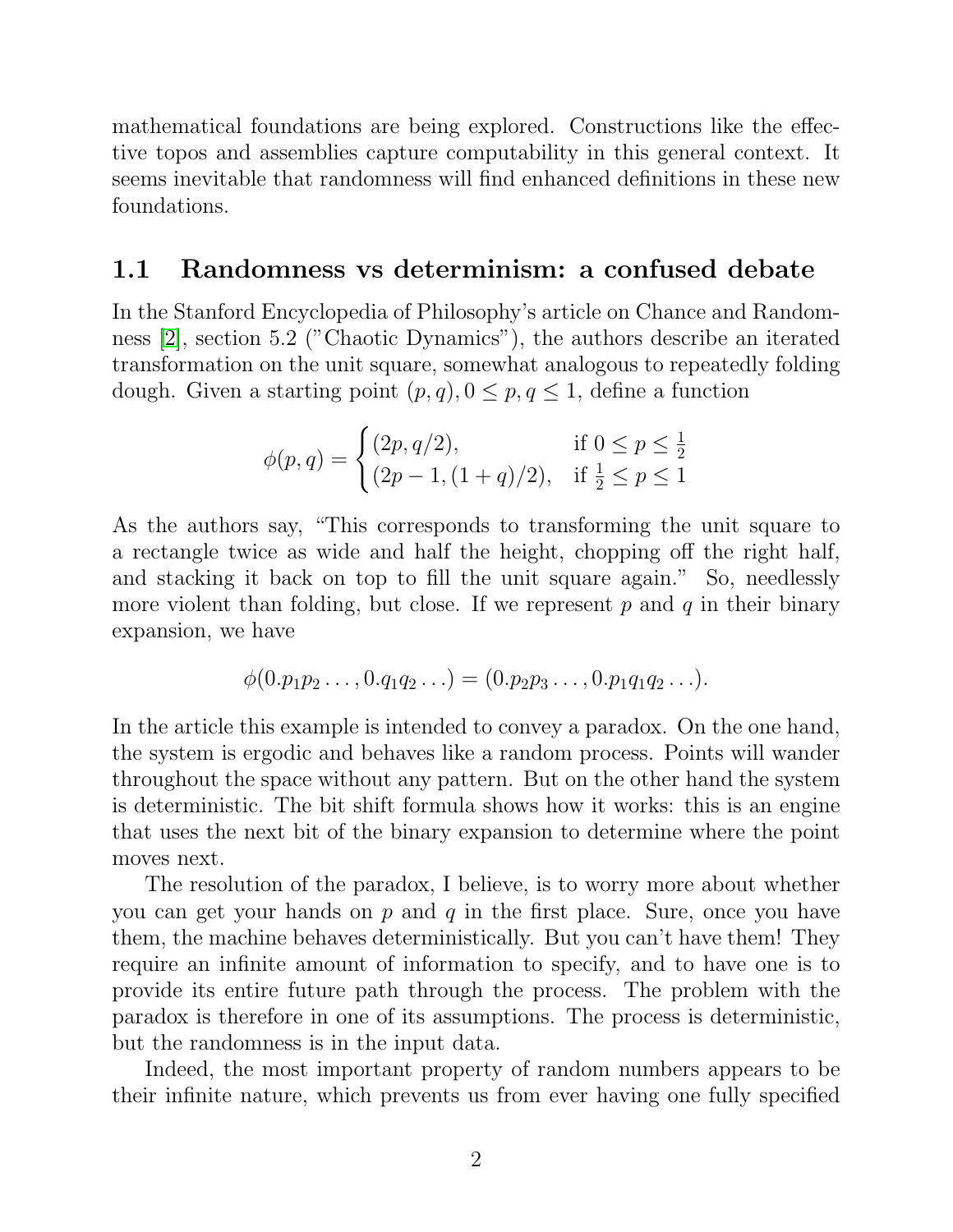for us, either in a machine, in our minds, or in our theories. They are not computable, and they are not constructible.

Confusingly, there are several different definitions of algorithmic randomness. In fact there is a whole family (or if you're in a teasing mood, a zoo) of them. They go by names such as Martin-Löf randomness, Schnorr randomness, weak-n-randomness, and computable randomness. They are not equivalent but they form a simple chain of inclusions, and smart people have worked out that the differences can be explained and parameterized by a family of choices that relate them. What I will present here is a consideration that is orthogonal to the flavor of randomness, namely the packaging of the random numbers inside the reals. The main ingredient is a shift from set theory to locale theory. A locale is a generalization of a topological space, and I will argue that it is very well suited to a philosophical interpretation of randomness.

# 2 Frames and Locales

Locale theory is point-free topology. See Johnstone [\[4\]](#page-11-3) for an accessible survey, or Chapter IX of Mac Lane and Moerdijk [\[5\]](#page-11-4) for a pleasantly breezy but more thorough introduction, or Johnstone [\[6\]](#page-11-5) chapter C1 for a detailed treatment. We can also call it synthetic topology in that it takes open sets as basic, undefined objects, instead of defining them as collections of points. Instead it is points that will become a derived concept. Topological spaces with their actual open sets of actual points provide examples of locales, but there are more general ones as well. This will give us a new point of view on randomness.

A locale is a frame. A frame is a partially ordered set (poset) with finite meets  $\wedge$  and arbitrary joins  $\vee$ , with a maximal element  $\top$  and minimal element  $\perp$ , and where the infinite distributive law holds:

$$
x \wedge (\bigvee_i y_i) = \bigvee_i (x \wedge y_i).
$$

This definition is clearly abstracted from the axioms for a topology: we are to imagine the elements of the poset are open sets of a generalized space. If we require only countable joins then it is called a  $\sigma$ -frame. The open sets of a topological space form a frame (or a  $\sigma$ -frame). A frame map is a function that preserves finite meets and arbitrary joins. A  $\sigma$ -frame map preserves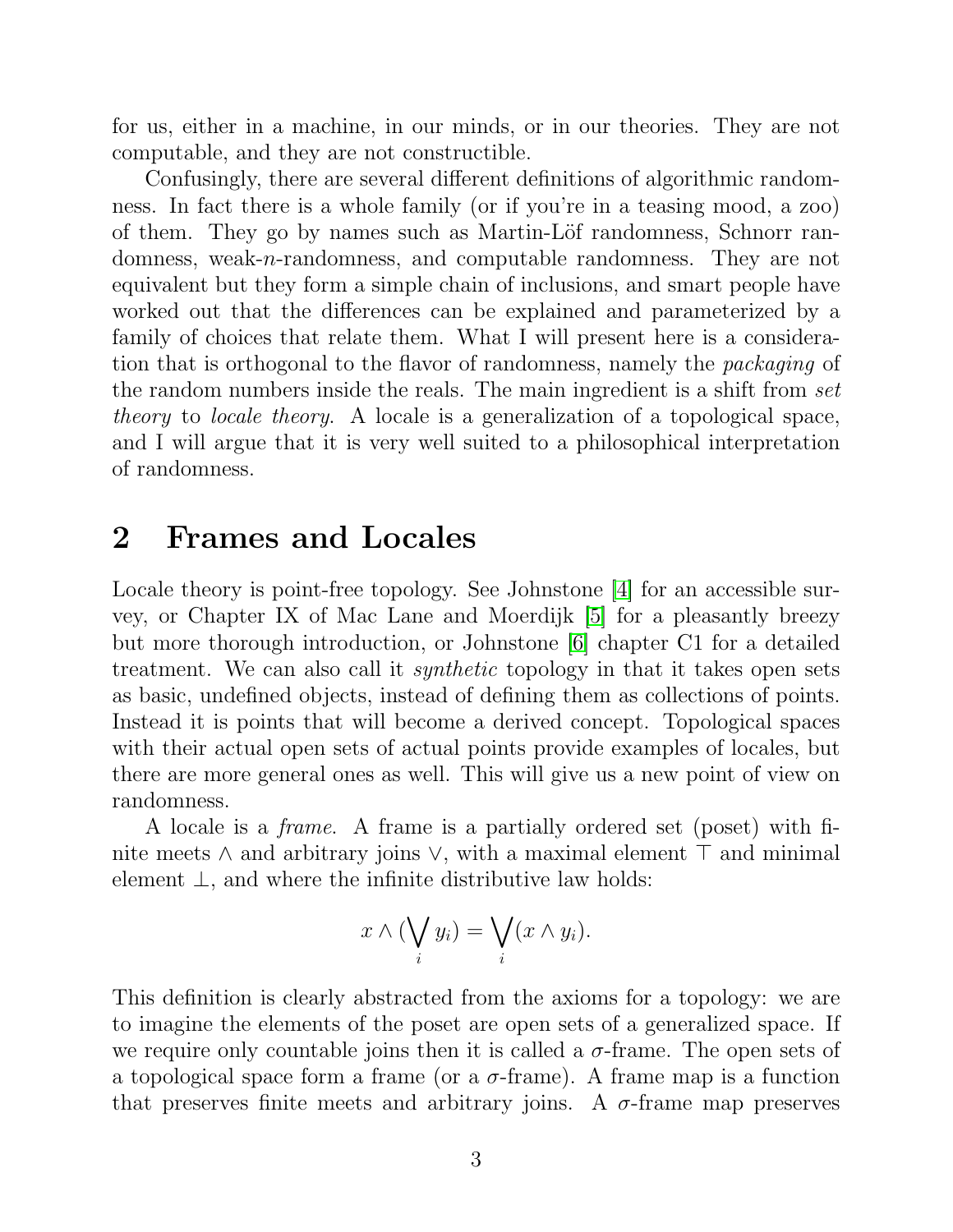countable joins. We collect this data into the category Frm of frames and σFrm of σ-frames.

A continuous map between topological spaces induces a frame map on the frames of open sets, but in the opposite direction because the inverse image of an open is open. This motivates the definition of the category Loc of locales to be simply Frm<sup>op</sup> and  $\sigma$ Loc =  $\sigma$ Frm<sup>op</sup>. (Recall that the opposite of a category is a category with all the same objects and morphisms, but with the direction of all the morphism arrows reversed.) We can define a functor  $L : \mathsf{Top} \to \mathsf{Loc}$  on objects by mapping a space X to its frame of open sets  $\mathcal{O}(X)$  (so on objects,  $L = \mathcal{O}$ ), and on morphisms by mapping a function  $f: X \to Y$  to the opposite arrow of the induced morphism on frames, so that's two inversions giving us an arrow  $L(f): L(X) \to L(Y)$ .

We'll use notation like  $X, Y, \ldots$  to denote locales, and  $\mathcal{O}(X), \mathcal{O}(Y), \ldots$  to denote frames of open sets.

### 3 Points

Consider the topological space  $\star$  consisting of a single point. Its topology is just the poset  $\{\perp \leq \top\}$  (the empty set and the whole space). To treat points as a derived concept, note that a point in a space X is equivalent to a map pt :  $\star \to X$ , which at the level of frames is a map  $\mathcal{O}(X) \to {\top, \bot}$ . The inverse image of  $\top$  is the collection of all open sets that contain the point pt( $\star$ ). This forms what is known as a *completely prime filter* in the frame, which is a collection P of opens such that if  $x \vee y \in P$  then  $x \in P$ or  $y \in P$ . (This is analogous to a prime ideal, or the ideal generated by a prime number.) We can then move forward with locales and completely prime filters instead of spaces and points!

Note how compatible this is with a constructive point of view. To supply a point you must supply a function  $\star \to X$ . The points aren't given, you have to do work to produce one.

Given a locale  $X$ , the set of completely prime filters constitutes the *spatial* part of X, and this set inherits a topology from the structure of X. Locale maps preserve prime filters so we obtain a set function between the spatial parts of the locales. We can package this as a functor  $S:$  Loc  $\rightarrow$  Top which turns out to be right adjoint to L. If we go back and forth with  $S \circ L$ , starting from an honest topological space, then we get back an equivalent space with an equivalent topology so long as the original space is *sober*, which is a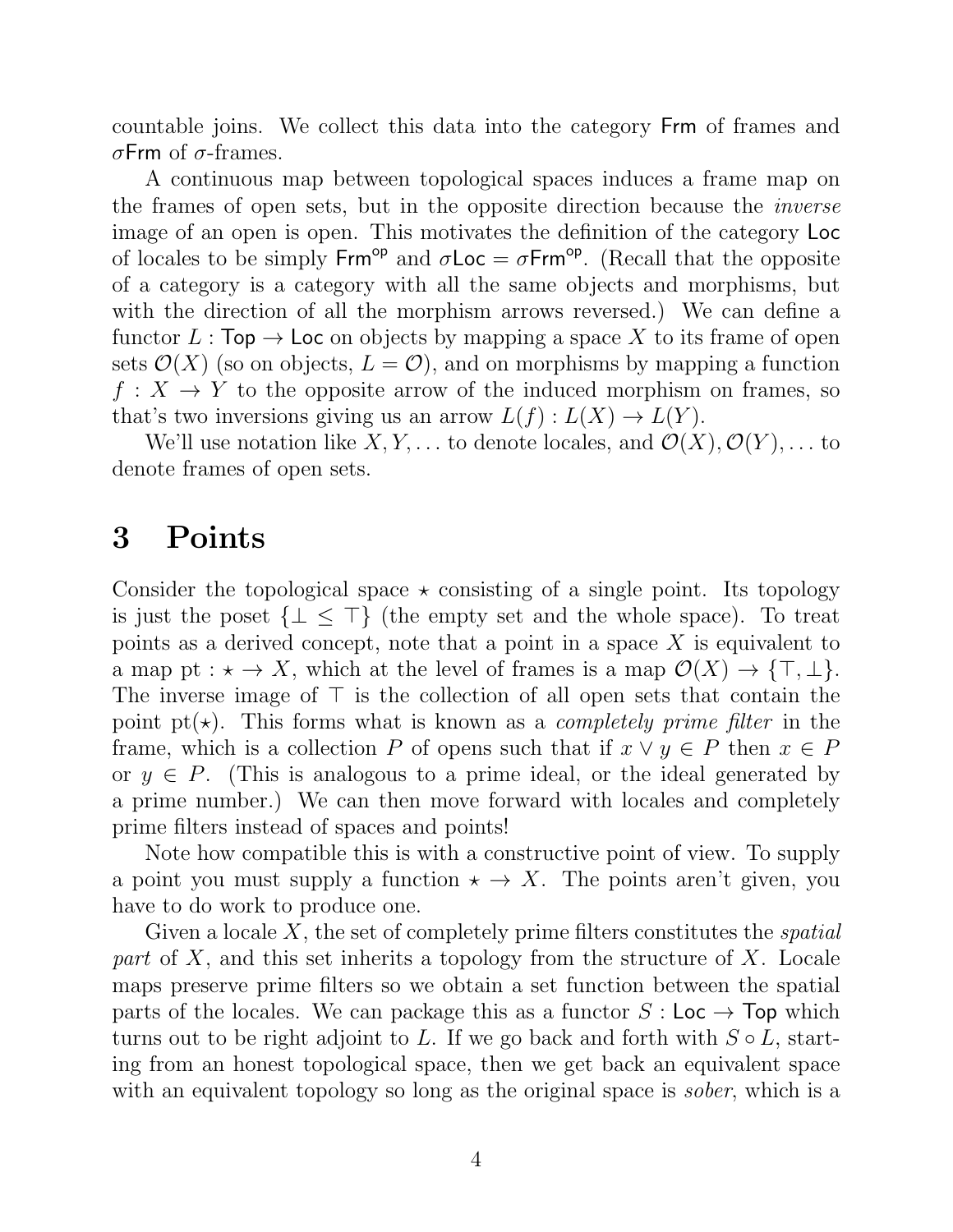definition that is almost circularly defined to meet this condition. Hausdorff spaces are sober. (The mathematicians who developed locale theory were very self-conscious about the names according to Peter Johnstone in [\[7\]](#page-11-6) and it shows — they chose great names like "sober.")

We won't make use of S, but it's important to know about it to have a global picture of how spaces are embedded in the larger category of locales.

# 4 Sublocales

Mathematicians have been careful to choose the correct notion of subspace in this context: the sublocale. There are three equivalent ways to define sublocales. Normally I'd expect two since we are bouncing between two opposite categories. But there is a super interesting third definition as well, and the interplay of all three sheds light on the application to randomness.

## 4.1 Definition 1: Embedded subspaces

To me the most intuitive definition is the one that lets us think of a sublocale as being like an embedded subspace, i.e. a monomorphic map with the extra requirement that the subspace is embedded. In the category of topological spaces this means the domain is homeomorphic to its image. For example, for a map from  $[0, 1]$  into a space X to be an embedding the curve must not selfintersect or do anything pathological. In categorical terms embeddings and sublocales are regular monomorphisms and these have special factorization properties. You can maybe already tell that this is a less permissive notion of subspace than subspaces in Top, where any old subset of a topological space (i.e. any monomorphism) can be equipped with the subspace topology and considered a subobject.

### 4.2 Definition 2: Quotients of frames

In the category of frames the arrows are reversed and so a sublocale is in fact a quotient frame, i.e. an equivalence relation. Intuitively, two open sets are equivalent if they agree on the sublocale. Precisely, a sublocale  $=y$  is an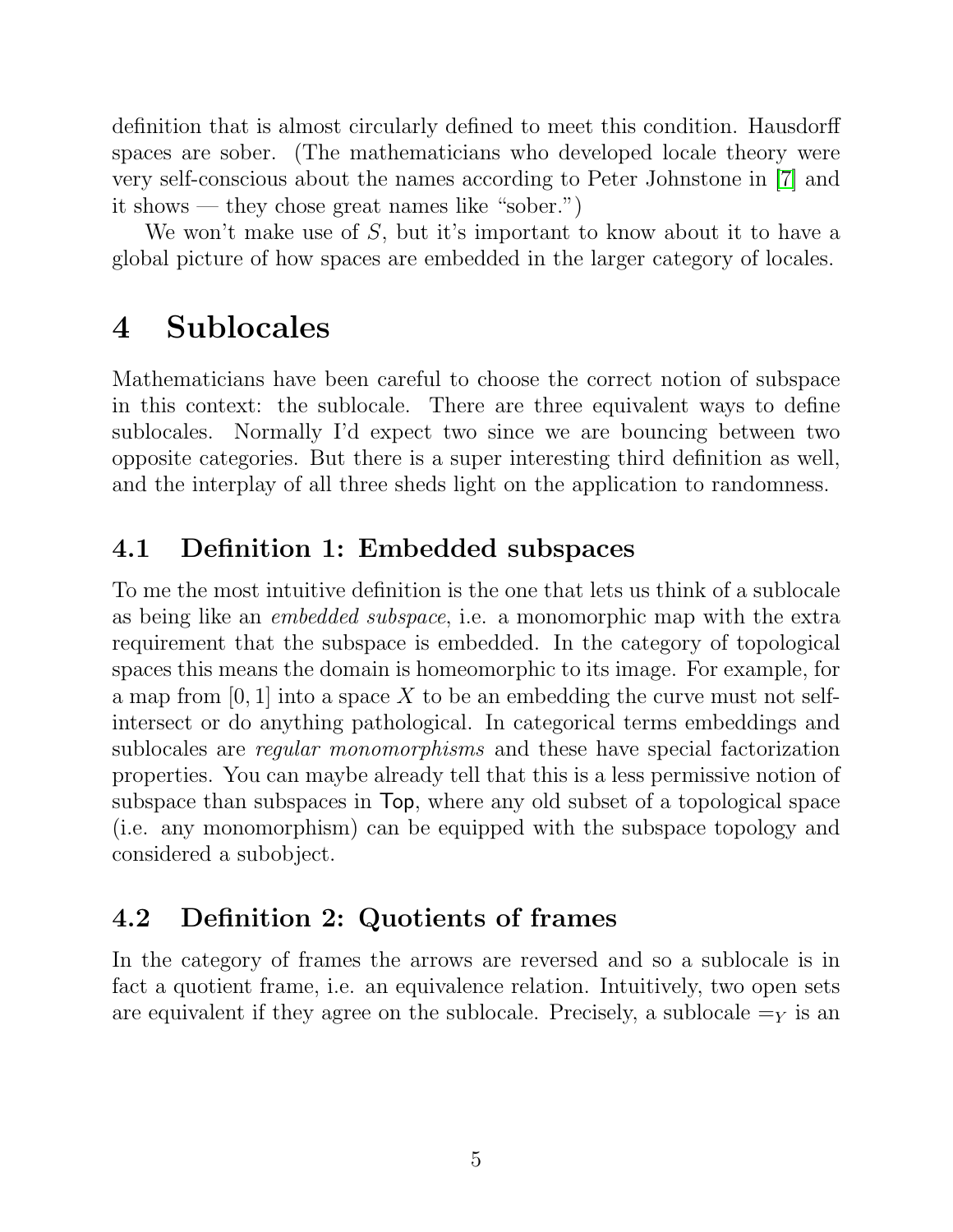equivalence relation that preserves finite meets and arbitrary joins:

$$
U =_{Y} V \text{ and } U' =_{Y} V' \implies U \wedge U' =_{Y} V \wedge V'
$$
  

$$
U_{i} =_{Y} V_{i} \text{ for all } i \geq 0 \implies \bigvee_{i \geq 0} U_{i} =_{Y} \bigvee_{i \geq 0} V_{i}.
$$

#### 4.3 Definition 3: Nuclei

The nucleus definition of a sublocale also takes place in the category of frames. It is just the surjective map corresponding to the quotient. A nucleus is a function  $j: \mathcal{O}(X) \to \mathcal{O}(X)$  satisfying

$$
U \leq jU
$$
  
\n
$$
jjU = jU
$$
  
\n
$$
j(U \wedge V) = j(U) \wedge j(V)
$$

The intuition is that j takes an open set to some largest version of itself satisfying some property, which is why the first condition has the containment, and why the second condition is idempotence – doing the operation twice yields the same largest open. The third condition is that forming the "largest version" preserves finite intersection.

Denote the fixed points of j (i.e. the collection of largest sets) by  $\mathcal{O}_i(X)$ and denote the dual object by  $X_j$ . Then  $X_j$  is the sublocale. The map  $j$  is a surjective frame map onto the set of fixed points, and so gives an embedding  $i: X_j \hookrightarrow X$ . This is basically performing the quotient from the previous definition, mapping every open onto the largest representative in the equivalence class.

#### 4.4 The collection of all sublocales

The collection of all sublocales of a fixed locale X is partially ordered by inclusion, just as we have in any category where we can define subobjects. It's worth mentioning that even more is true: the collection of sublocales forms a coframe, which is duel to a frame, so is a poset with finite joins and arbitrary meets, and where the joins distribute over the meets. This collection is nowhere near as straightforward to contemplate as the collection of subsets of a set, but we will keep thinking through some of the consequences to find how it connects with randomness.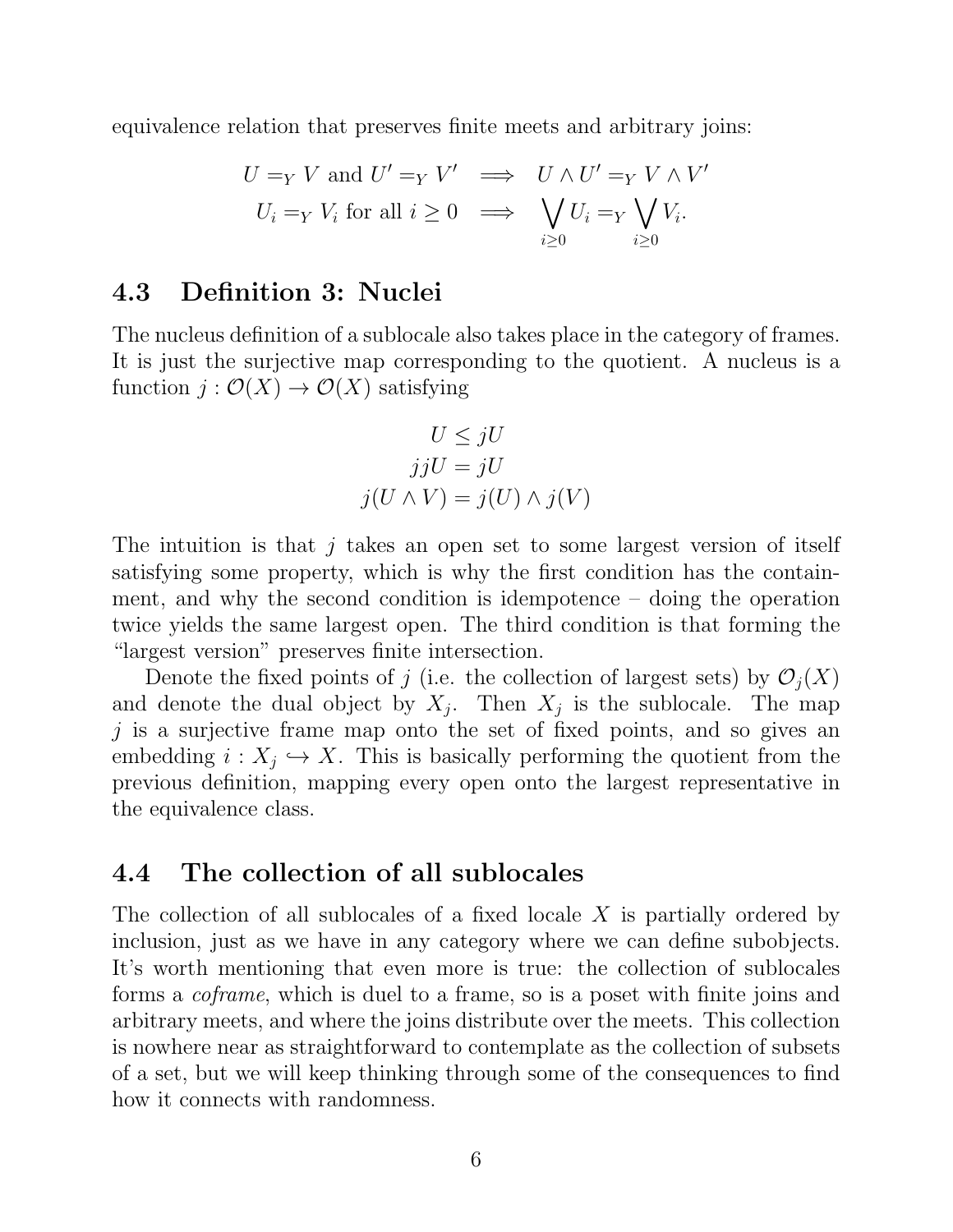#### 4.5 A pointless sublocale

We're ready to define a sublocale with no points! Let X be a Hausdorff topological space without isolated points and let  $\mathcal{O}(X)$  be the frame of its open sets. Consider the double-negation operation  $\neg\neg : \mathcal{O}(X) \to \mathcal{O}(X)$ . What does this do? The negation of an open  $U$  is the largest open disjoint from  $U$  (or equivalently, the union of all opens disjoint from  $U$ ). In an actual space such as  $X$  this is the same as the interior of the complement, but in a locale we don't have complements since they are not open. Repeating the operation,  $\neg\neg U$  is thus the largest open disjoint from the largest open disjoint from  $U$ . For a lot of sets this is just  $U$  again but sometimes it erases information. For any  $p \in X$  we have that  $\neg \neg (X - \{p\}) = X$ , because  $\neg(X - \{p\}) = \emptyset$ . So this operation blurs out the points.

 $\neg\neg$  is idempotent, and in fact defines a nucleus hence an embedding  $nn$ :  $X_{\neg\neg} \hookrightarrow X$ , where  $nn^{-1}U = \neg\neg U$ . It's this sublocale  $X_{\neg\neg}$  that has no points. For suppose  $p : \star \to X_{\neg \neg}$  is a point. The composition  $nn \circ p$  is thus a point of X. Consider the open set given by deleting this point from  $X$ , i.e.  $X - \{nn(p(\star))\}$ . Taking the inverse image in frames we have  $p^{-1}(\neg\neg(X \{nn(p(\star))\}) = \bot$  because only opens that contain the image of  $\star$  map back to  $\top$ . But as we saw in the previous paragraph  $\neg (X - \{nn(p(\star))\}) = X$ , so the above expression  $p^{-1}(\neg\neg(X - \{nn(p(\star))\})$  becomes  $p^{-1}(X)$  which is T, a contradiction! You can't have points if you blurred away the points.

Furthermore,  $X_{\neg \neg}$  is *dense* in X. For a sublocale  $A \hookrightarrow X$  to be dense means that A intersects every open sublocale. (An open sublocale is one of the original open sets in X, promoted to a sublocale by embedding it in X. This follows from being a nucleus:  $\neg\neg A \supseteq A$ . The definitions are piling up, aren't they?

#### 4.6 Locale morphisms

A fact that makes the category of locales different from the category of spaces is that any two dense sublocales intersect to form another dense sublocale! If we intersect all dense sublocales we form a smallest dense sublocale of any locale X and it turns out to be exactly  $X_{\neg \neg}$ . By smallest I mean inside the poset of sublocales. None of this is the case with topological spaces such as R which can be decomposed into disjoint dense subsets such as  $\mathbb{Q}$  and  $\mathbb{R}\backslash\mathbb{Q}$ . This is confusing! What does the sublocale  $\mathbb{Q} \hookrightarrow \mathbb{R}$  look like then? The consequences for measure theory are significant, since defining measures on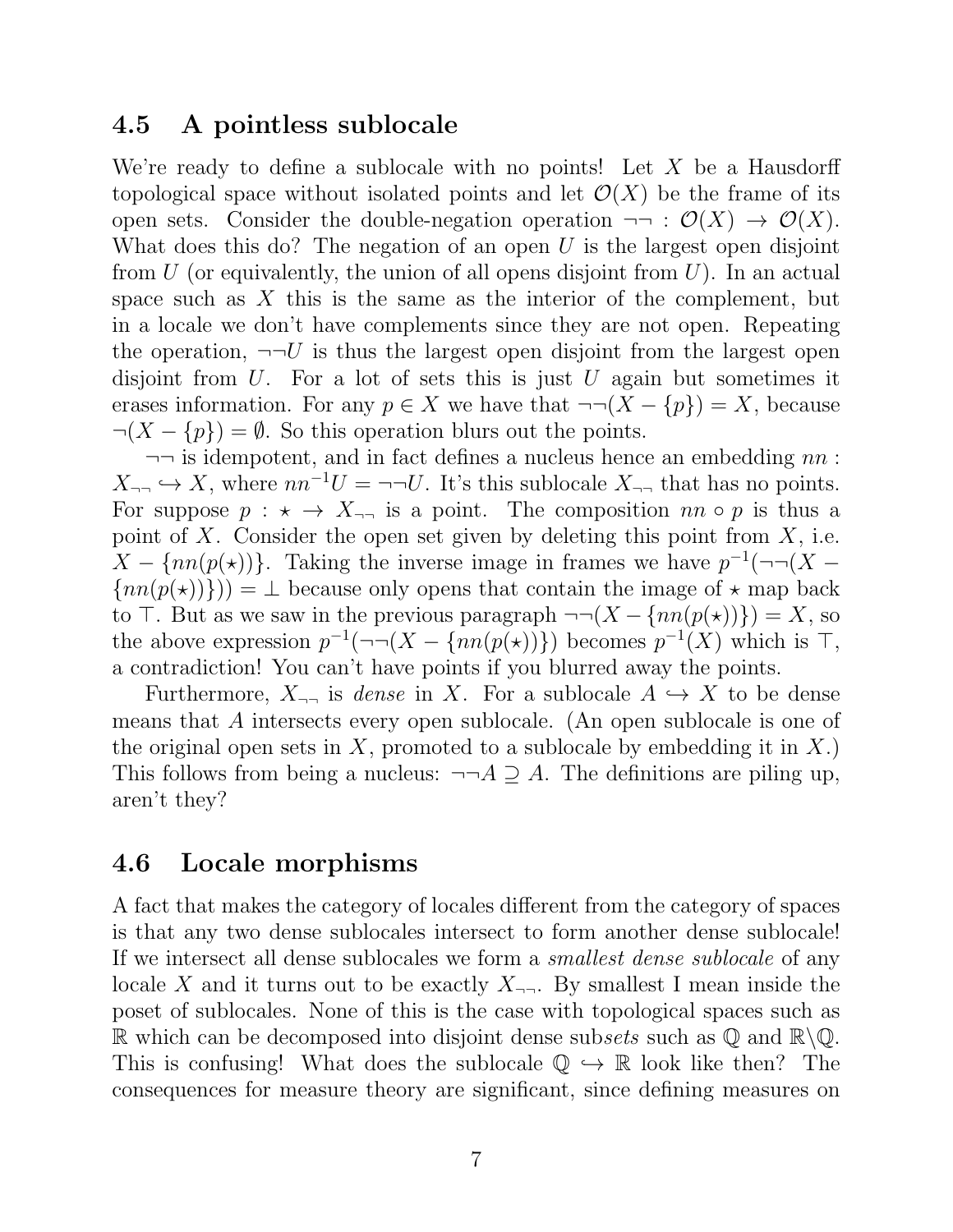sets leads to some pathological examples involving cosets of the rationals.

Let's look at the *image* of a sublocale inclusion. For this we need the "push-forward" map  $f_* : \mathcal{O}(X) \to \mathcal{O}(Y)$ , which is actually right adjoint to the inverse image map  $f^{-1}: \mathcal{O}(Y) \to \mathcal{O}(X)$ . It is defined as follows:

$$
f_*(U) = \bigcup_{f^{-1}(V) \subseteq U} V.
$$

In other words, an open set  $U \subseteq X$  maps under  $f_*$  to the *largest* open set in Y that pulls back to some subset of U.

This is an elementary operation but not one that comes up in a standard undergraduate topology course (at least a 20th century one!). Here's an example that may help: imagine  $f : [0,1] \to \mathbb{R}^2$  is some smooth curve in the plane. Given an open interval  $(a, b) \subseteq [0, 1]$ , its image in the plane is a one-dimensional subset, so won't itself be open. Instead to compute  $f_*(a, b)$ we have to find the largest open set in the plane whose inverse image is  $(a, b)$ , which will look like all of  $\mathbb{R}^2$  minus two skinny pieces of the curve that are the images of  $[0, a]$  and  $[b, 1]$ . So it has the image in it, plus all the rest of the plane that isn't in the image of the rest of  $[0, 1]$ .

The requirement that  $f_*$  give the *largest* open set such that some condition holds should remind us of a nucleus. In fact given a sublocale  $f: X \to Y$ then  $f_* \circ f^{-1}$  is the nucleus for the sublocale! It maps an open set to the direct image of its inverse image, which will be the largest open that contains the one you started with, and which itself also maps back to the same open in  $X$ .

Now let's get back to considering the inclusion  $i : \mathbb{Q} \hookrightarrow \mathbb{R}$ . The pushforward map  $i_*$  sends the open set "all of  $\mathbb{Q}$ " in  $\mathbb{Q}$  to the largest open in R whose inverse image is contained in  $\mathbb Q$ . But  $\mathbb Q$  is dense so this is all of R! There's no smaller open that contains the rationals! The requirement that this push-forward be an open set is forbidding us from carving out these pathological dense subsets in the category of locales. The topological glue of the real numbers is constraining what kind of subobjects we have access to.

### 5 Measure theory

We have prepared all the abstract background. We have a new setting for topology called locale theory, which has broken away from the concept of a point. We have seen that the monomorphisms are different than in the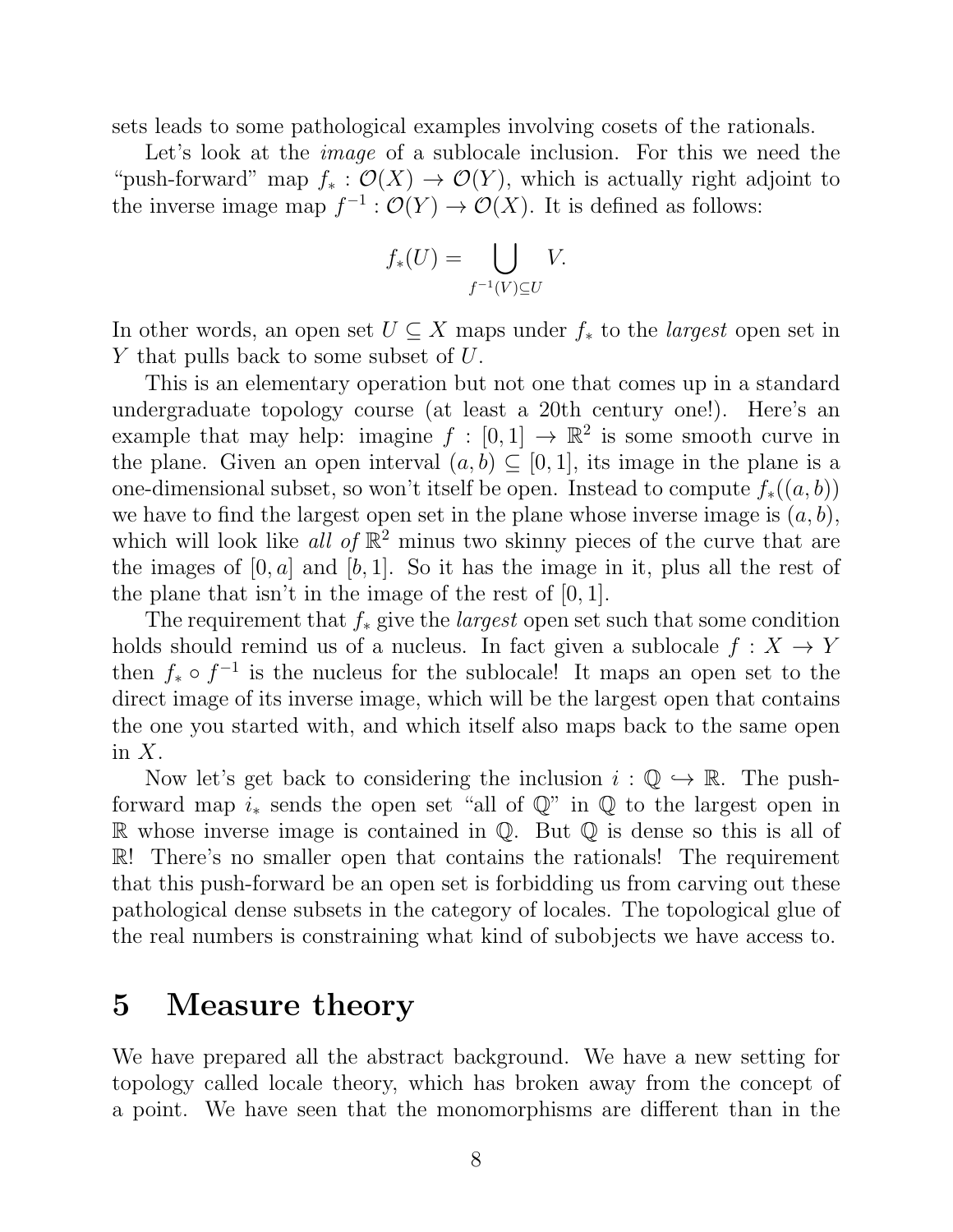category of topological spaces, and we have examples of sublocales that have no points. Let's bring measure theory into the mix and define randomness in this setting.

Technically we are back to requiring the " $\sigma$ −" on the words "frame", "locale" and "sublocale" so that we can reconnect with the countability requirements of measures. On the other hand many spaces we care about are "strongly Lindelöf" and we can drop the  $\sigma-$ . Simpson works out the details in  $|3|$ . To be strongly Lindelöf means that for any collection of open sets, their union is contained in a *countable* union of open sets. This includes R. For the rest of the essay we'll assume we are dealing with strongly Lindelöf spaces and we'll drop the  $\sigma$ -, but of course the full theory can be more general if we want.

We will define a measure on a locale/frame and then extend it to all the sublocales of the frame.

A measure on a frame is a function  $\mu : F \to [0, \infty]$  satisfying

$$
\mu(\bot) = 0
$$

$$
x \le y \Longrightarrow \mu(x) \le \mu(y)
$$

$$
\mu(x) + \mu(y) = \mu(x \lor y) + \mu(x \land y) \quad ("modularity")
$$

$$
(x_i)_{i \ge 0} \text{ ascending } \Longrightarrow \mu(\bigvee_{i \ge 0} x_i) = \sup_{i \ge 0} \mu(x_i) \quad ("continuity").
$$

We say  $\mu$  is a probability measure if  $\mu(\top) = 1$ . We will also call  $\mu$  a measure on a locale if it is a measure on the corresponding frame of opens.

To bring the concept of measure to sublocales we will generalize the concept of outer measure. We say a locale is *fitted* if for every sublocale  $Y \subseteq X$ it holds that  $Y = \bigwedge \mathcal{N}(Y)$  where  $\mathcal{N}(Y) = \{U \in \mathcal{O}(X)| Y \subseteq U\}$ , the family of opens containing Y. We extend the measure  $\mu$  to a measure  $\mu^*$  on any sublocale by  $\mu^*(Y) = \inf_{U \in \mathcal{N}(Y)} \mu(U)$ , i.e. the limit of the measure of the open sets that intersect to  $Y$ . There is work to show that spaces we care about are fitted, and that this definition really defines a measure (see section 5 of [\[3\]](#page-11-0)).

We can now cash in the fact that we cannot decompose locales into two dense sublocales. Simpson [\[3\]](#page-11-0) proves in Example 4.7 that the standard measure on open subsets of  $\mathbb{R}^n$ , which extends to a measure on sublocales in the way we just defined, is preserved under Euclidean translations. This measure agrees with Lebesgue measure whenever the sublocale agrees with a measurable set. In standard measure theory there is no translation invariant measure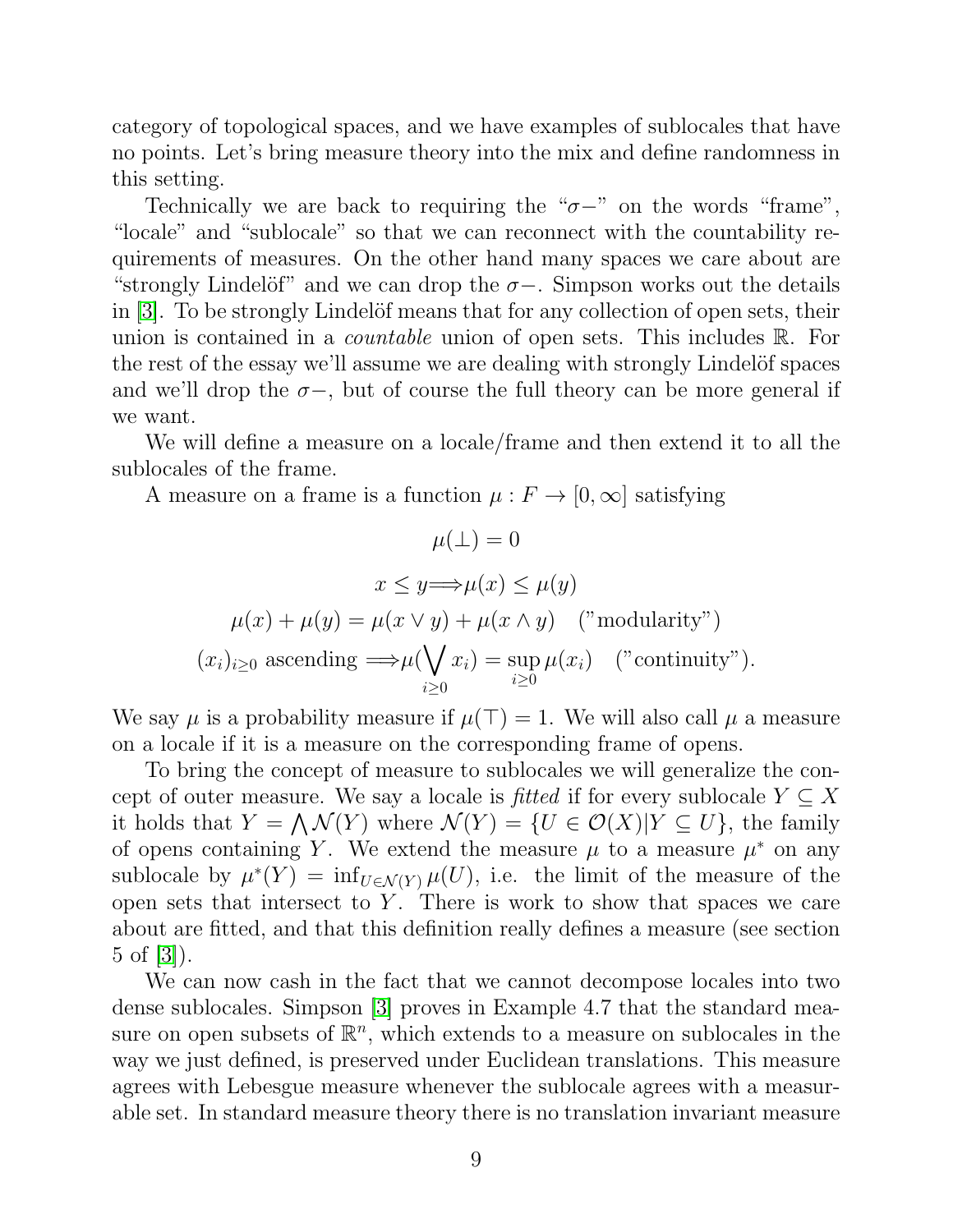on arbitrary subsets of  $\mathbb{R}^n$  due to pathological examples like cosets of rational numbers, which of course are automatically avoided in locale theory.

### 5.1 The random sublocale

We are ready to define the random sublocale  $\text{Ran}_X$  of an arbitrary locale X equipped with a probability measure  $\mu$ . We'll do it three times, once for each definition of sublocale.

The spatial definition of  $\text{Ran}_X$  is the smallest sublocale of measure 1, or equivalently the intersection of all sublocales of measure 1. This tracks exactly with the definition of Kurtz randomness seen in the algorithmic randomness literature. It's morally similar to  $X_{\neg \neg}$  but making use of measure.  $X_{\neg \neg}$ is the smallest dense sublocale of X, whereas  $\text{Ran}_X$  is the smallest measure-1 sublocale.

The quotient definition of  $\text{Ran}_X$  is the equivalence relation  $=_{\text{Ran}_X}$  given by  $U =_{\text{Ran}_X} V \Longleftrightarrow \mu(U) = \mu(U \cap V) = \mu(V)$ . Opens are equivalent if they cover the same piece of space with equal measure.

The nucleus definition is not mentioned by Simpson, but obviously it's given by  $j_{\text{Ran}_X}(U) = \bigcup_{V \supseteq U, \mu(U) = \mu(V)} V$ . In other words, it maps U to the maximal open that contains  $\hat{U}$  and has the same measure as U.

This sublocale has no points! Given a point  $p \in X$ , the set  $X - \{p\}$  has measure 1 and so Ran $_X \subseteq X - \{p\}$  and so p is not present in the random sublocale. Equating sets blurs away the points like  $\neg\neg$  does.

## 6 Conclusion: open sets vs randomness

Topology is about open sets, and open sets correspond to semideciadable properties, i.e. properties that can be verified in finite time, but might need infinite time to refute. This is philosophically adjacent to being computable and constructive. In the Cantor space of binary sequences, the open sets are unions of cylinders, which are finite prefixes of sequences. We can verify propositions about infinite sequences just when we can do it in finite time. The finiteness is the openness and vice versa.

Locales take just the open sets from topology and build from there, without allowing us to have points unless we can construct them.

We've seen that locales behave very differently! There have smallest dense subsets so you can't decompose the reals into a disjoint union of rational and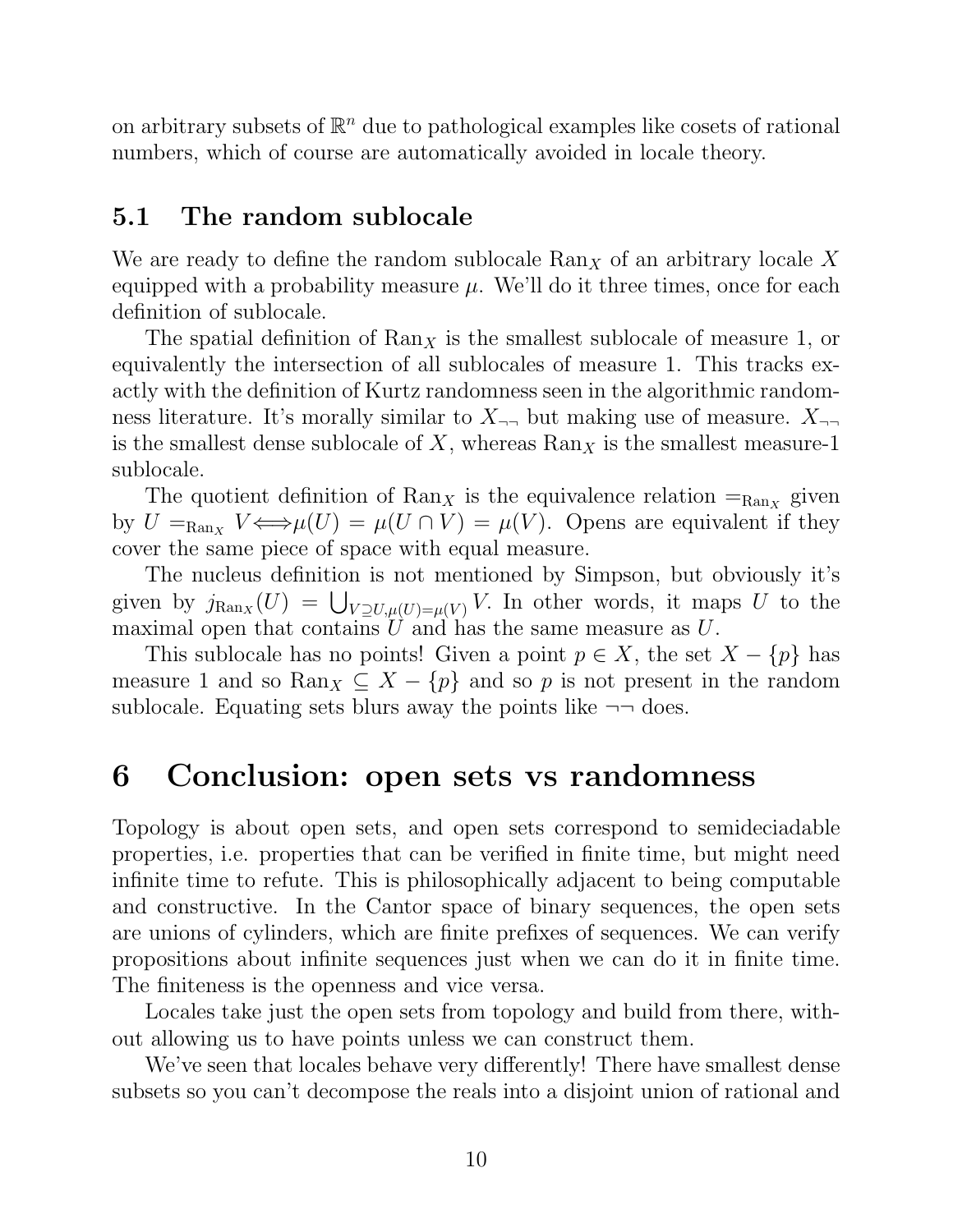irrational. The topological glue constrains you from doing this.

Measure theory can be done on locales and it avoids some pathological problems that set theory causes. And we can form a smallest full-measure sublocale, "random sublocale." This sublocale has no points.

So if we revisit our set theoretic foundations and consider open sets to be primary, then we arrive at a definition of randomness where the randoms constitute a space with full measure but no points. This makes perfect sense once you appreciate that having points requires work to produce one, but random points can never be fully produced.

This simple presentation gives the appearance, at least to me, that locale theory permits only one definition of randomness, which if true would be a major disadvantage. Algorithmic randomness contains a few moving parts such as whether certain measures can be computably obtained, or whether convergence of a limit is computable or can be computably bounded. Can we gain control over analogous parts of the theory within locale theory? Or are we stuck with Kurtz randomness? There are indications that the Borel hierarchy of sets can be imported into locale theory<sup>[1](#page-10-0)</sup> from which we could obtain weak *n*-randomness, so that would be the logical next step to flesh out.

Perhaps there is another option, which is that locale theory may not by itself offer control over all the extra choices contained in the theory of algorithmic randomness, but that passing from locales to the theory of assemblies in a realizability topos may offer them instead. Topos theory is built on top of locale theory, so this would be like continuing the narrative. In such a case locales would offer the unified big picture of the origins of randomness, which are then exported to different implementations.

Lastly let me speculate on the role of almost-everywhere properties in locale theory. I imagine we could replace statements like

 $x \in [0, 1]$  is Schnorr random if and only if every computable function f of bounded variation with effectively integrable derivative  $f'$  is differentiable at x

with

If  $f : [0, 1] \to \mathbb{R}$  is a morphism in Loc, then f is differentiable on  $\text{Ran}_{[0,1]}$ .

<span id="page-10-0"></span><sup>&</sup>lt;sup>1</sup>See slides by Simpson at [https://ccc2017.loria.fr/slides/ccc\\_simpson.pdf](https://ccc2017.loria.fr/slides/ccc_simpson.pdf).